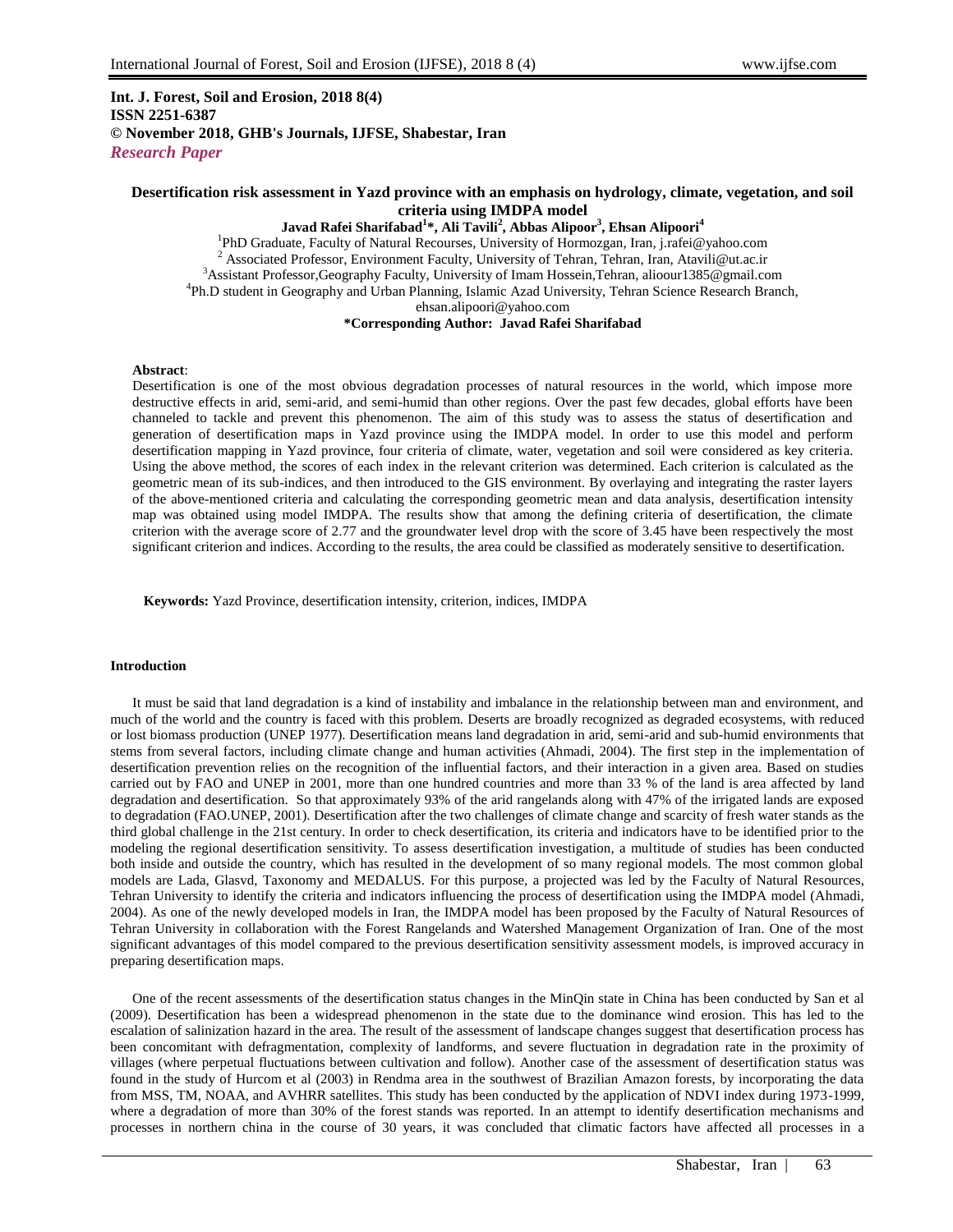meaningful manner. The results of the assessment of land degradation in a long-term period in Italy, demonstrated an evident increase in desertification intensity in a course of 50 years (Salvati, 2010).

In a study which led to the desertification monitoring of hydrological and climatic factors along the south-eastern coasts of Iran, showed that clmate has been the dominan factor in the area. In addition, among the indicators studied, the two indices of Transu dryness index and annual precipitation rate by the values of respectively 3.81 and 3.4 have been selected as the most influential factors compared with the sodium absorption ratio (SAR) as 1.17 as the least important factor (Rahdari et al, 2014). Desertification assessment in Derakht Senjed area in Iran using the IMDPA model and by incoprporating four criteria of climate, vegetation, soil, geology and geo-morphology showed low class represents 0.37% of the area; moderate class represents 80% of the area; and severe class represents 19.63% of the area. The vegetation criterion by 3.05 and geology by 1.8 were identified as the most and least important factors affecting desertification (Abrisham et al, 2014). Results of monitoring desertification in Garmsar plain with emphasis on two criteria of water and agriculture revealed that agriculture in 2002 with a weighted average of 2.17 and 2.27 in 2011, is the prevailing criteria of desertification in the study area. Results indicated that, the irrigation system in both periods had the greatest weight and impact on desertification. (Azareh et al., 2015). Assessment of Desertification in Shahrebabak's plain by incoprporating the IMDPA model showed that in the study area, the low class represents 61351 ha (14.92%), moderate class represents 138575 ha (33.7%); severe class represents 117685 ha (28.62); and very severe represents 93589 ha (22.76%). In addition, a weighted average of the entire region was estimated 2.06 that represents a middle desertification class in the region (Jahanshahifard et al., 2015). Results of the assessment of desertification in Yazd Ardakan during 1996-2014 with an emphasis on four criteria of water, climate, vegetation and agriculture showed that wate criterion by the score of 2.75 was the dominant factor in the studied area. Among the indicators studied, groundwater level drop was selected as the most influential factors by receiving the highest weight (Rafiei et al, 2016). Given the outcomes of the studies in desertification assessment context, this research attempts to identy the status of desertification in Yazd province using the IMDPA model for the present state, and by embracing four factors of water, climate, vegetation and soil.

### **Martial mad Methods**

### **Study area**

Yazd province is located in the central plateau of Iran, between 29 52 to 33 27 N and 52 55 to 56 37 E. By enclosing 73551  $\text{km}^2$ of the area of the state, Yazd ranks fourth in terms of area in Iran. Yazd is bordered to the north and west by Semnan and Isfahan provinces; to the east by Southern Khorasan and Kerman provinces; to the south by Fars province; and to the southeast by Kerman province. Yazd has various topographic features. This area covers a altitude range of 666m a.s.l. (Rig Zarin playa near Aghda) to 4075 m (Mount Shikouh). Precipitation fluctuates between 50 to 100 mm. Temperature cover a vast range of change during the day and night in the summer and winter, reaching to as high as 45 C and as low as 20 C. Daily average temperature fluctuates beween 11.9 to 20.7 C. a large proportion of this province is devoted to playas, sand dunes and desert environments.



Fig. 1 the location of study area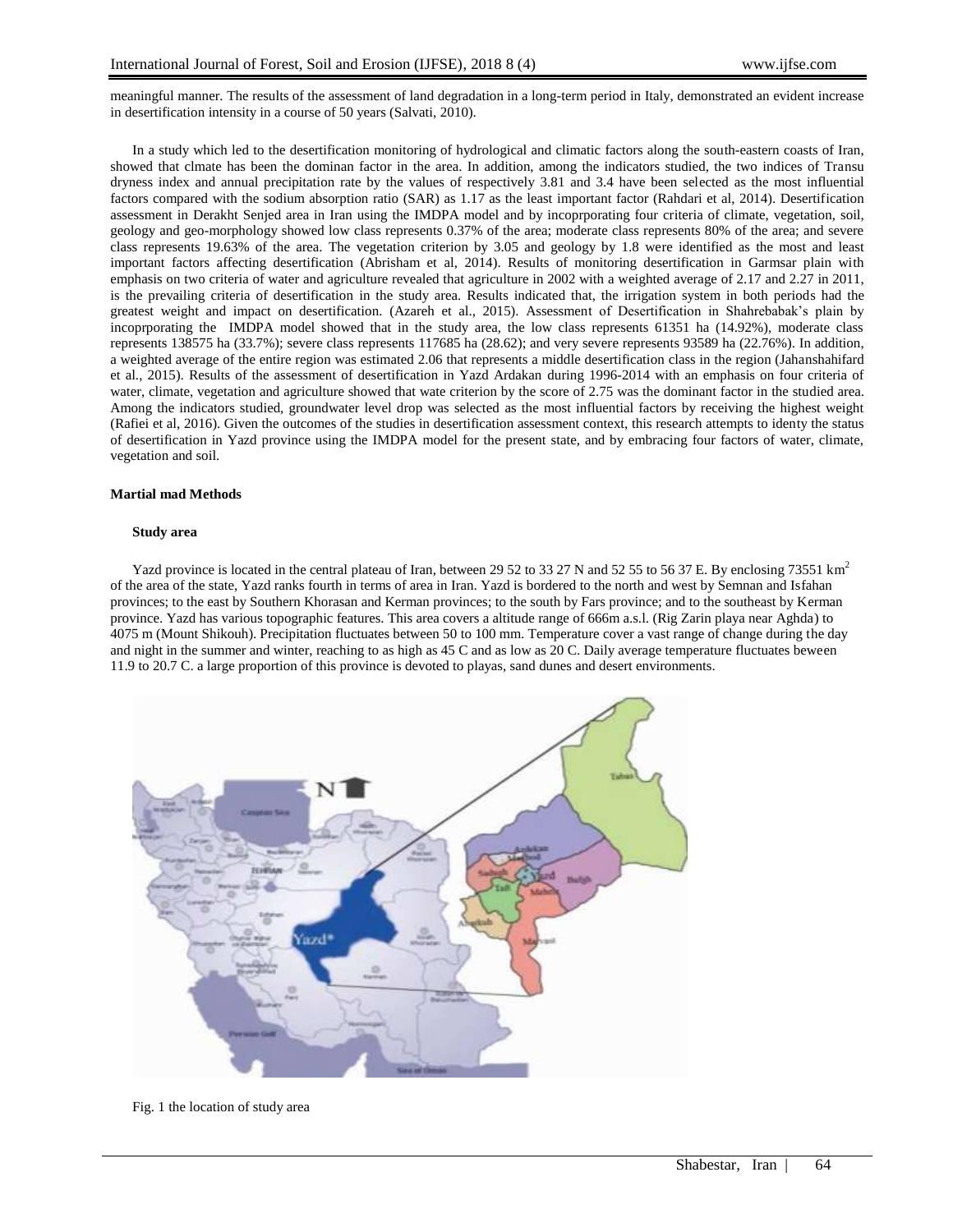### **Methodology**

This study has used the IMDPA model for the sake of desertification sensitivity assessment. Among the nine criteria include the in model, based on the experts' opinions, a set of four criteria namely water, climate, vegetation and soil were considered for desertification assessment. Each criterion is also comprised of a number of indicators, as illustrated in figure 2.

In the next stage, a weight, between 1 and 4, is assigned to each indicator. Weighting was conducted linearly, with 1 as the best and 4 as the worst score. Data visualization was also carried out in ArcGis 9.3. Scoring was performed in the working units (working units map is prepared from the topography, land-use and land-use layers) (Ahmadi, 1998). Scoring scheme is provided in tables 2 to 5. Each indicator was subsequently converted to a visualization layer. Indicators along their weights were integrated into their corresponding indicator, and the criteria were converted into a single score using the weited average formula as given in eq. 1:

 $\text{(Index} = \left[ \text{(Layer1)}. \text{(layer2)}. \text{(Layer n)} \right] \frac{1}{n}$  eq. 1

Where Index stands for the criterion of interest; layer stands for the indicators in the corresponding criterion; and n stands for the number of indicators. Therefore, four data layers were generated from the criteria, to further be integrated via the weighted average into a single measure of desertification status.



Fig. 2 schematic view of the criteria and indicators of desertification assessment in the study area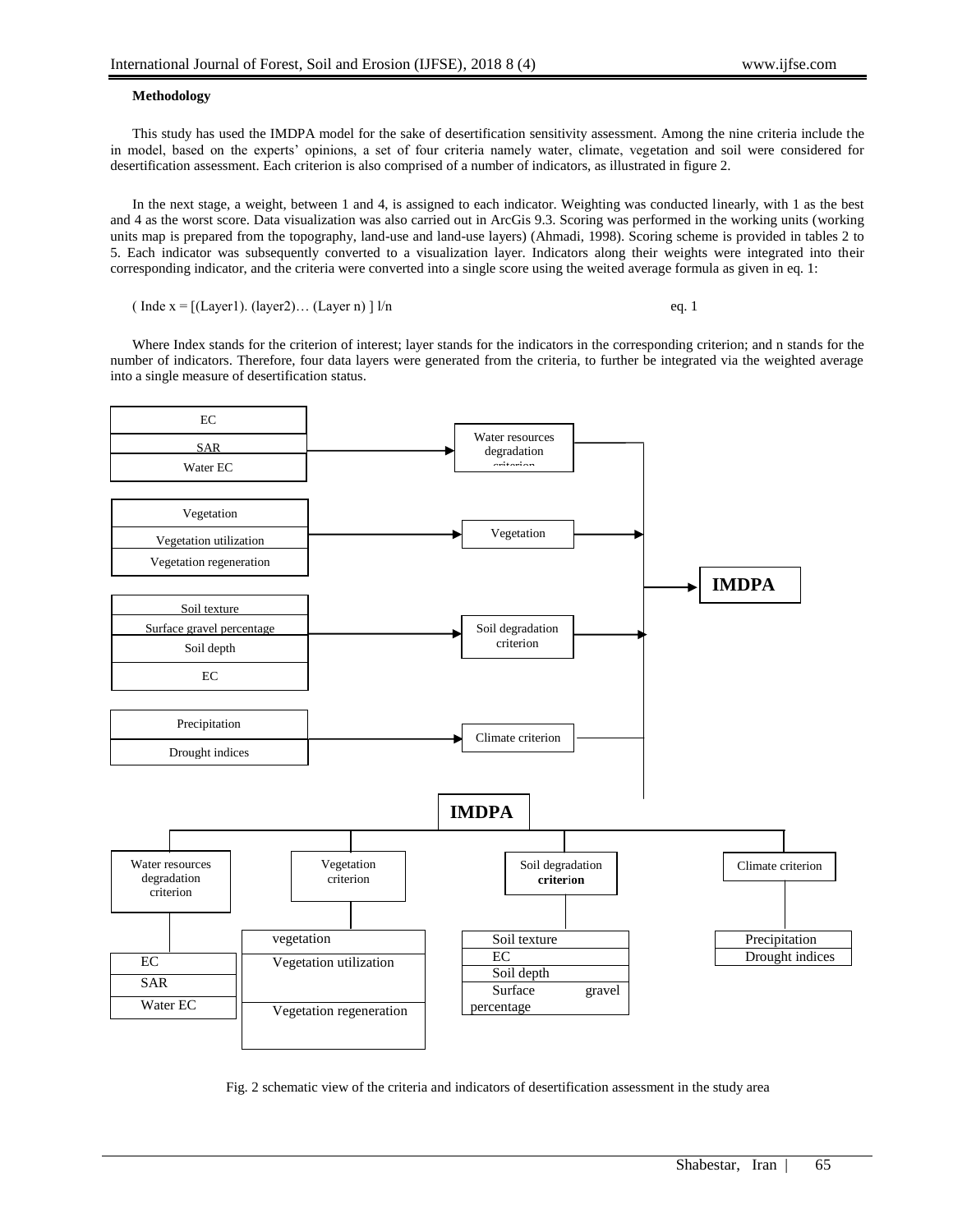#### Table 1. Classification of desertification sensitivity score

| Class     | Range       | Quality index |
|-----------|-------------|---------------|
| Low       | $0-1.5$     |               |
| Moderate  | 1.6-2.5     |               |
| High      | $2.6 - 3.5$ |               |
| Very high | $3.5 - 4$   |               |

#### **Climate criterion**

Climate criterion involves two indicators, as follows:

# **Annual precipitation**

Annual precipitation was calculated from the climatic records, available for 11 stations within the boundary of the study area. The time series were used for the reconstruction of climatic records during 1962-2015. Precipitation was classified as given in table 3. Annual precipitation was rated regardless of its distribution during the year, and the results indicated a severe sensitivity to desertification for the studied area.

#### **Drought indicator**

Drought monitoring was carried out by means of two indicators namely drought persistence index and UTI index.

### **UTI index**

This index has been developed by Tehran University, which takes into account the daily precipitation records and its corresponding evapotranspiration, to indicate the biological dryness status. Based on this indicator, a dry day will be defined if the daily precipitation is less than a third of the corresponding potential evapotranspiration. For the sake of conformity with the currently used drought assessment techniques, WD will be defined as the number of days regarded as biologically dry.

 $WD = 365 - BG$  eq. 2

Where BG represents the xerothermic coefficient or Bagnol-Gaussen coefficient; and, WD represents the number of wet days. The recent index depends on several factors, which are more compatible with nature. It should be noted that the index developed by Tehran University represents the duration of plant growth regardless of the type of plant and duration of frost.

#### **Drought persistence**

Drought persistence phenomenon is independent of the amount of annual precipitation. Classification of the drought persistence index and the assigned weights are provided in (Table 3). Upon the preparation of data layers, the geometric weights for the score of each of the data layers were calculated from eq. 3 for each station and the entire region.

Climate criterion= (annual precipitation x dryness x drought persistense)  $^{1/3}$ 

Table 3 determination of the scores in the climate criterion based on the IMDPA model

| indicato           | cla | negligible        | low           | moderate      | severe       | Very severe |
|--------------------|-----|-------------------|---------------|---------------|--------------|-------------|
|                    | SS  |                   |               |               |              |             |
|                    | sco | $0.01 - 1$        | $1.01 - 1.50$ | $1.51 - 2.50$ | $2.51 - 3.5$ | $3.51 - 4$  |
|                    | re  |                   |               |               |              |             |
| Annual             |     | $600 \leq$        | 280-600       | 150-280       | 75-150       | 75<         |
| precipitation (mm) |     |                   |               |               |              |             |
| UTI index          |     | 150-180           | 120-150       | 90-120        | $0 - 90$     |             |
| Drought            |     | 3<br>than<br>Less | $3-4$         | $5-6$         | $6 - 7$      | 7<          |
| persistence        |     | years             |               |               |              |             |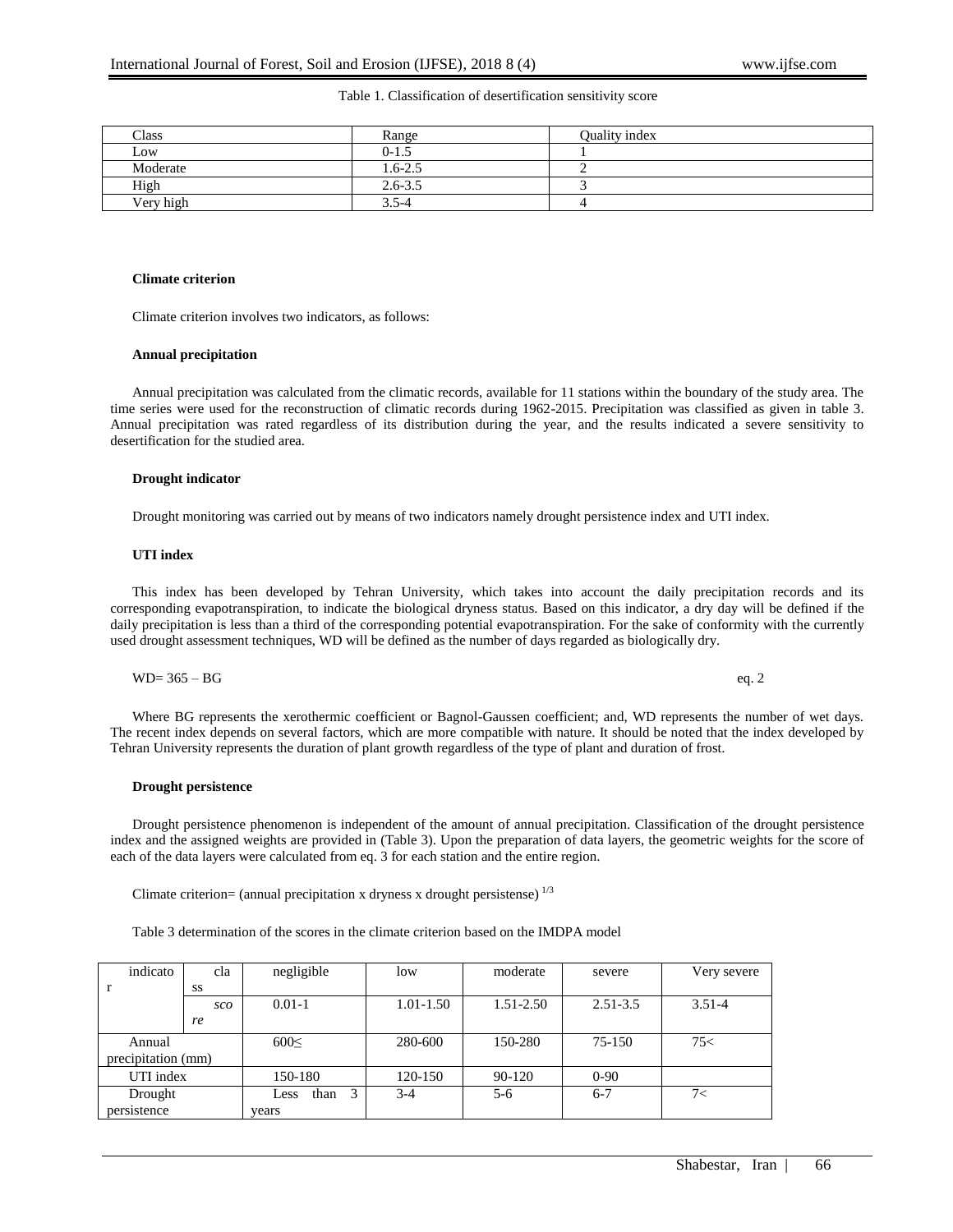#### **Water criterion**

In order to investigate water criterion, three indices of EC, groundwater level drop, SAR were developed from their data layers (table 4).

Table 4 determination of the scores in the water criterion based on the IMDPA model

| indicator               | class | low         | moderate  | severe       | Very severe |
|-------------------------|-------|-------------|-----------|--------------|-------------|
|                         | score | $1 - 1.50$  | 151-2.50  | $2.51 - 3.5$ | $3.51 - 4$  |
| Ground water level drop |       | $<$ 20      | $20 - 30$ | $30-50$      | 50<         |
| $EC$ (umhos/cm)         |       | < 750       | 750-2250  | 2250-5000    | 5000<       |
| $SAR$ ( $\mu$ mhos/cm)  |       | $<$ 15 $\,$ | 15-26     | $26 - 32$    | 32<         |

#### **Soil criterion**

The data used in the analysis are collected from the soil analysis map of the area, in terms of four indices of soil depth, texture, percentage of gravel, and salinity (table 5). These indicators were selected for the sake of simplicity. A number of soil profiles were excavated in the unknown working units in order to fill the gaps in the soil database. It was attempted to decide upon the location of the profiles to both fill the gaps and help interpret the available data on other profiles in the area.

Table 5 determination of the scores in the soil criterion based on the IMDPA model

| indi          | $\mathbf{c}$ | low              | moderate                         | severe         | Very severe     |
|---------------|--------------|------------------|----------------------------------|----------------|-----------------|
| cator         | lass         |                  |                                  |                |                 |
|               | S            | $1 - 1.50$       | 151-2.50                         | $2.51 - 3.5$   | $3.51 - 4$      |
|               | core         |                  |                                  |                |                 |
| Soil          | depth        | 80<              | 50-80                            | 20-50          | $<$ 20          |
| (cm)          |              |                  |                                  |                |                 |
| Soil texture  |              | Clay-sandy clay- | Silty loam-loam-silty clay loam- | Sandy<br>loam- | clay<br>Sandy   |
|               |              | silty clay       | sandy clay load                  | loamy sand     | content $>60\%$ |
| Gravel $(\%)$ |              | <15              | $15 - 35$                        | $35 - 65$      | 65<             |
| EC(ds/m)      |              | $\leq$ 4         | $4 - 8$                          | $8 - 16$       | 16<             |

#### **Vegetation criterion**

Based on the IMDPA model, vegetation criterion includes vegetation cover, utilization and regeneration. Table 6 denotes the indicators along with the weight assigning procedure. In the present study, in order to visualize and accentuate the differences among vegetation types, the normalized vegetation index (NDVI) was used. As an important index, the NDVI index is used for detecting the changes in the ground phenomenon, especially vegetation. This index is calculate from the following formula (Darvish Sefat, 2009):

$$
NDVI = \frac{(NIR - R)}{(NIR + R)}
$$

Eq. 4

Where NIR is the near infrared band, and R is the red band. This indicator varies in the range of  $-1$  to  $+1$ , where 1 represents the good and dense vegetation condition, while -1 represents degraded or cleared vegetation.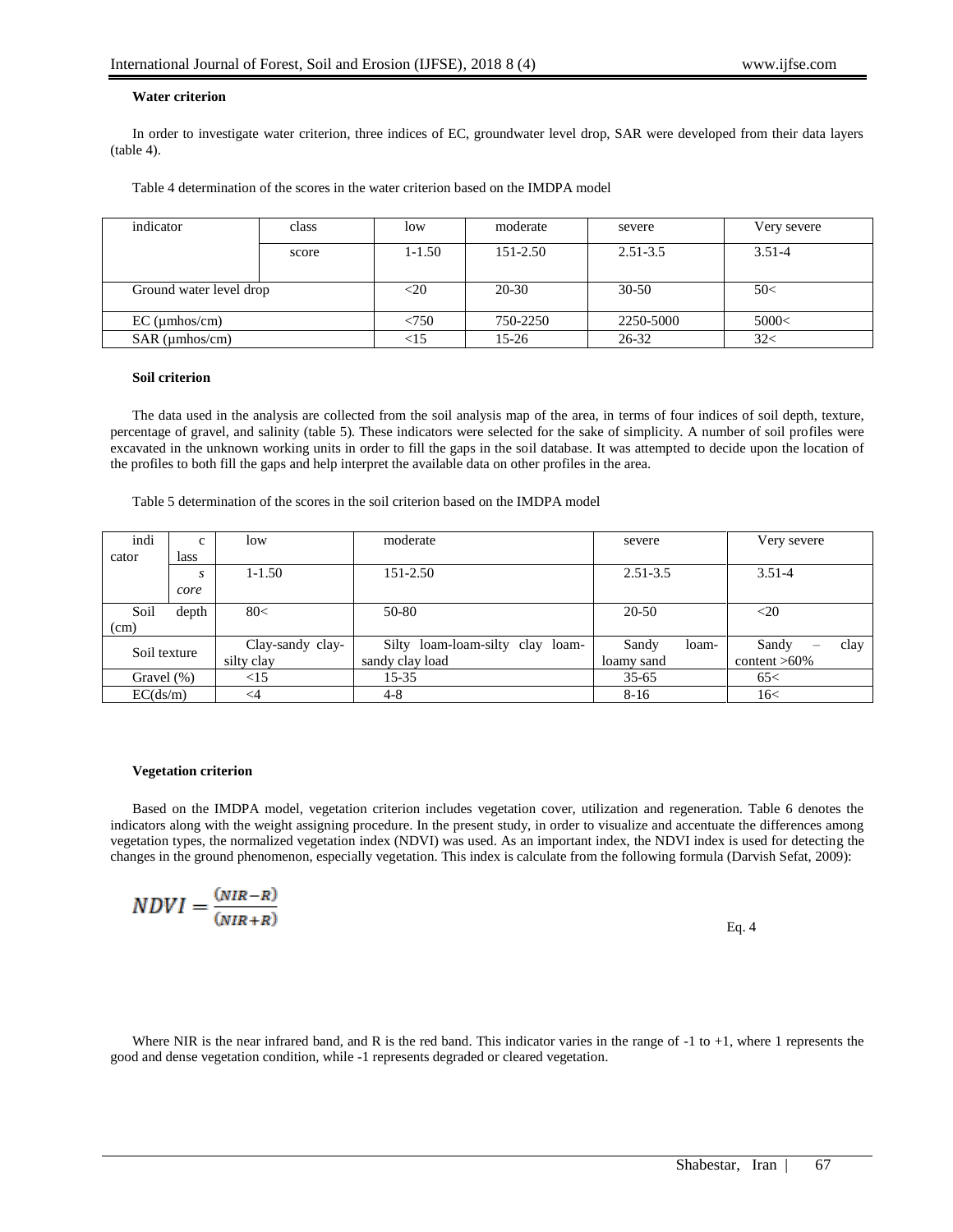| indi         | $\mathbf{c}$ | low                                                                                                                                              | moderate                                                                                                                                        | severe                                                                                                                         | Very severe                                                                                                                   |
|--------------|--------------|--------------------------------------------------------------------------------------------------------------------------------------------------|-------------------------------------------------------------------------------------------------------------------------------------------------|--------------------------------------------------------------------------------------------------------------------------------|-------------------------------------------------------------------------------------------------------------------------------|
| cator        | lass         |                                                                                                                                                  |                                                                                                                                                 |                                                                                                                                |                                                                                                                               |
|              | S.           | $1 - 1.50$                                                                                                                                       | 151-2.50                                                                                                                                        | $2.51 - 3.5$                                                                                                                   | $3.51 - 4$                                                                                                                    |
|              | core         |                                                                                                                                                  |                                                                                                                                                 |                                                                                                                                |                                                                                                                               |
| condition    |              | Invasive species are<br>Less than 5% of plant<br>composition. Less than 25<br>of<br>percent<br>plant<br>composition<br>annual<br>are<br>species. | Invasive<br>species<br>form $5-20%$<br>of plant<br>$25 - 50$<br>composition.<br>of<br>percent<br>plant<br>composition are<br>annual<br>species. | Invasive species form<br>20-50%<br>of<br>plant<br>composition.<br>Annual<br>species dominate most of<br>the plant composition. | Invasive species form<br>more than 50% of plant<br>composition.<br>Annual<br>dominate<br>species<br>the<br>plant composition. |
|              |              | Areal cover more than<br>30%                                                                                                                     | areal<br>Permanent<br>cover 15-30%                                                                                                              | Permanent<br>areal<br>cover 5-15%                                                                                              | Permanent<br>areal<br>cover less than 5%                                                                                      |
| utilization  |              | signs<br>of plant<br>No.<br>uprooting                                                                                                            | Signs of uprooting<br>bushes, shrubs, and trees<br>than<br>annual<br>more<br>biomass production                                                 | of<br>Evident<br>signs<br>uprooting bushes, shrubs,<br>and trees                                                               | uprooting<br>excessive<br>of bushes, shrubs, and<br>trees                                                                     |
|              |              | Moderate<br>grazing<br>intensity in the<br>proper<br>season                                                                                      | 25%<br>excessive<br>stoking rate                                                                                                                | 25-50%<br>excessive<br>stoking rate                                                                                            | 50%<br>excessive<br>$\,<\,$<br>stoking rate                                                                                   |
| regeneration |              | Natural regeneration                                                                                                                             | Vegetation<br>regeneration possible at<br>low costs                                                                                             | Vegetation<br>regeneration possible at<br>high costs                                                                           | Troubled<br>or ceased<br>vegetation regeneration.<br>Corrective measures not<br>cost-effective                                |
|              |              | No need for corrective<br>measures                                                                                                               | Effective<br>measures<br>have been taken                                                                                                        | measures taken have<br>been fairly effective                                                                                   | measures taken have<br>not been effective                                                                                     |

Table 6 determination of the scores in the vegetation criterion based on the IMDPA model

### **Results**

Results of the analysis show that based on the weighted geometric average values for the climate criterion, the UTI index with the score of 3.44 represent the most significant factors in terms of desertification intensification in the area. Table 7 shows the Geometric mean numerical value and the classes of desertification. Figure 3 also provides and illustration of desertification intensity in terms of climate criterion, which denotes that moderate class prevail the area.



Fig. 3 sensitivity to desertification based on the climate criterion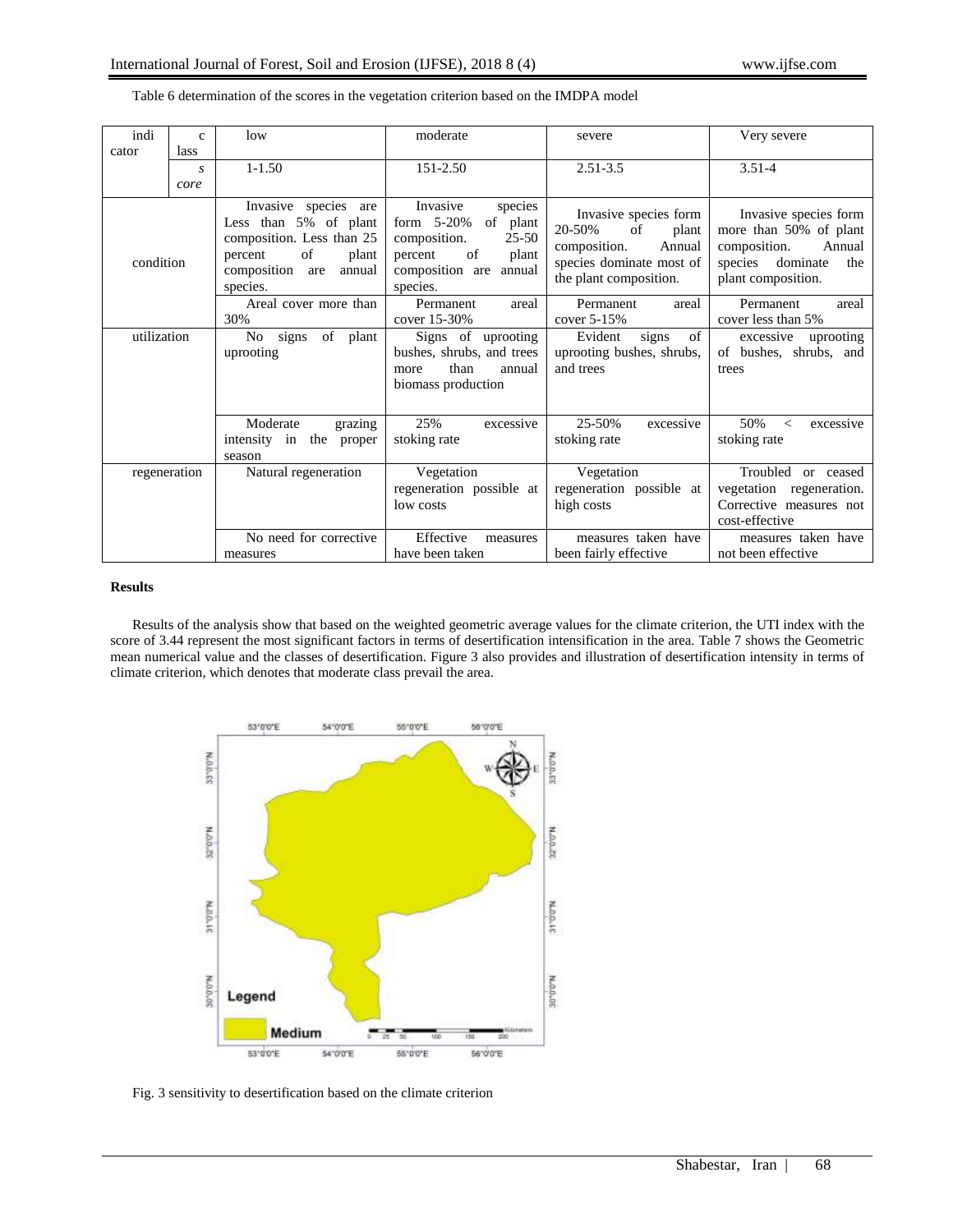Table 7. Geometric mean numerical value and the classes of desertification in terms of climate

| indicators           | Numerical value | Desertification class |
|----------------------|-----------------|-----------------------|
| Annual precipitation | 2.94            | Ш                     |
| UTI dryness index    | 3.44            | Ш                     |
| Drought persistence  |                 |                       |

## **Water criterion**

A total of 154 piezometric wells were examined in order to investigate the changes in groundwater level along with water quality indices of EC and SAR. A weight was assigned to each index based on table 7, and area was zoned in terms of water criterion accordingly (figure 4). The results of the weighted geometric average values suggest that groundwater level drop by the score of 3.45 is the defining factor of desertification in terms of water criterion. The results provided in table 8 are the geometric average values along with the classes of desertification in terms of water criterion.



Fig. 4 sensitivity to desertification in terms of water criterion in the study area

Based on the results provided in table 4, the low class of sensitivity to desertification represents 17.42% of the area; the moderate class represents 21.23%; and, the severe class represents 32.31%.

## Table 8 geometric average values for the indicators of desertification under the water criterion

| indicator              | Numerical value | Desertification class |
|------------------------|-----------------|-----------------------|
| Groundwater level drop | 3.45            | Ш                     |
| <b>SAR</b>             | 2.53            | Ш                     |
| EC                     | 2.76            | Ш                     |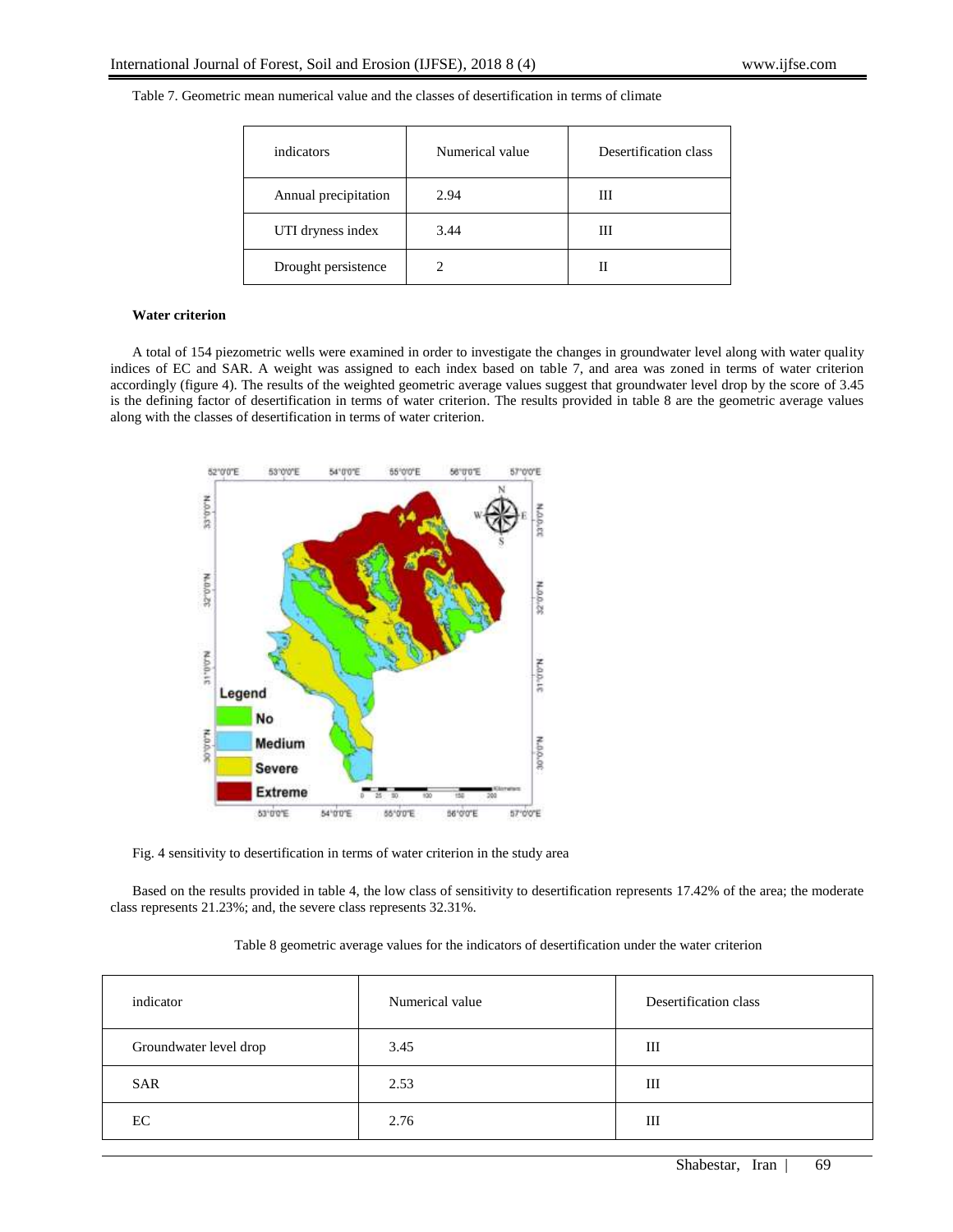#### **Soil criterion**

Results of the analysis of the soil criterion indicated that EC with the score of 2.55 has been the most important factor for the intensification of desertification. Table 9 provided a description of the numerical values along the classes of desertification intensity in terms of soil criterion.



Fig. 5 sensitivity to desertification in terms of soil criterion

Based on the results illustrated in figure 5, it could be said that: the low class of sensitivity to desertification represents 76.7 % of the area; the moderate class represents 19.18%; the severe class represents 4.02%; and, the very severe class represents 0.1% of the total area.

| indicator    | Numerical value | Desertification class |
|--------------|-----------------|-----------------------|
| Soil depth   | 1.15            |                       |
| Soil texture | 1.26            |                       |
| Gravel (%)   | 1.45            |                       |
| EC           | 2.55            | III                   |

Table 9 geometric average values for the indicators of desertification under the soil criterion

## **Vegetation criterion**

The results of the elaboration of vegetation indicators indicated that utilization could be regarded as the most significant determiner of desertification in the area with the score of 2.91. Table 10 gives the numerical values obtained via the geometric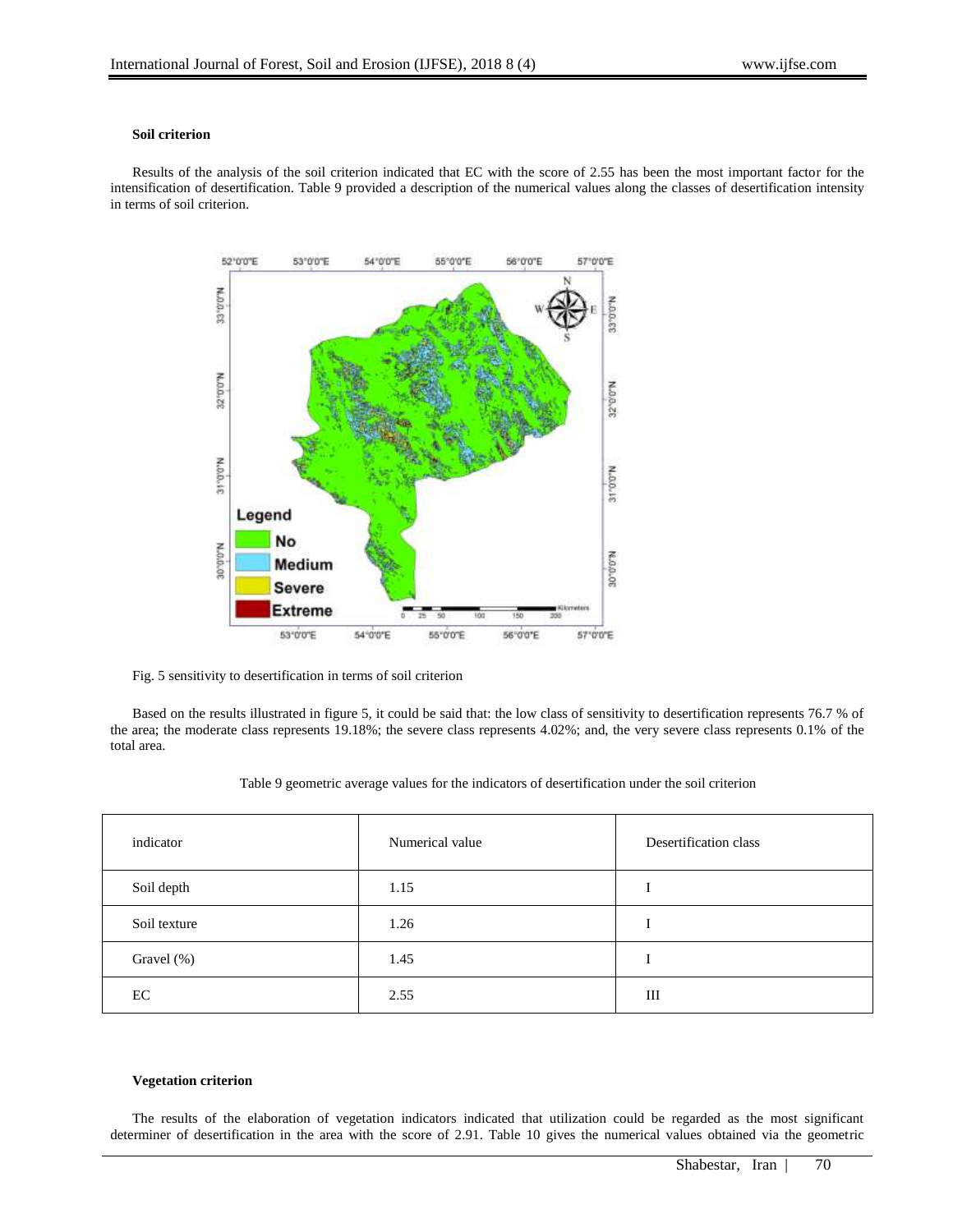average and the classes of desertification. These results area illustrated in figure 6, where the low class depicts 30.3% of the area; the moderate class 41.4%; and, severe class 28.3%.



Fig. 6 desertification classification based on the vegetation criterion

Table 10 geometric average values for the indicators of desertification under the vegetation criterion

| indicator    | Numerical value | Desertification class |
|--------------|-----------------|-----------------------|
| Soil depth   | 2.56            | Ш                     |
| Soil texture | 2.91            | Ш                     |
| Gravel (%)   | 2.6             | Ш                     |

The maps of the four criteria of climate, water, soil and vegetation were superimposed to obtain the overall status of desertification (fig. 7). The results suggest that climate criterion has the prevailing role in the intensification of desertification (by 2.77); with the soil criterion receiving the least importance (by 1.47). Table 11 and figure 7 provide details on the numerical values and geographic distribution of desertification classes in the area.

Table 11 the geometric average values and desertification classes in the studied area

| criteria   | Numerical value | Desertification status |
|------------|-----------------|------------------------|
| water      | 2.75            | severe                 |
| soil       | 1.47            | moderate               |
| vegetation | 2.39            | moderate               |
| climate    | 2.77            | severe                 |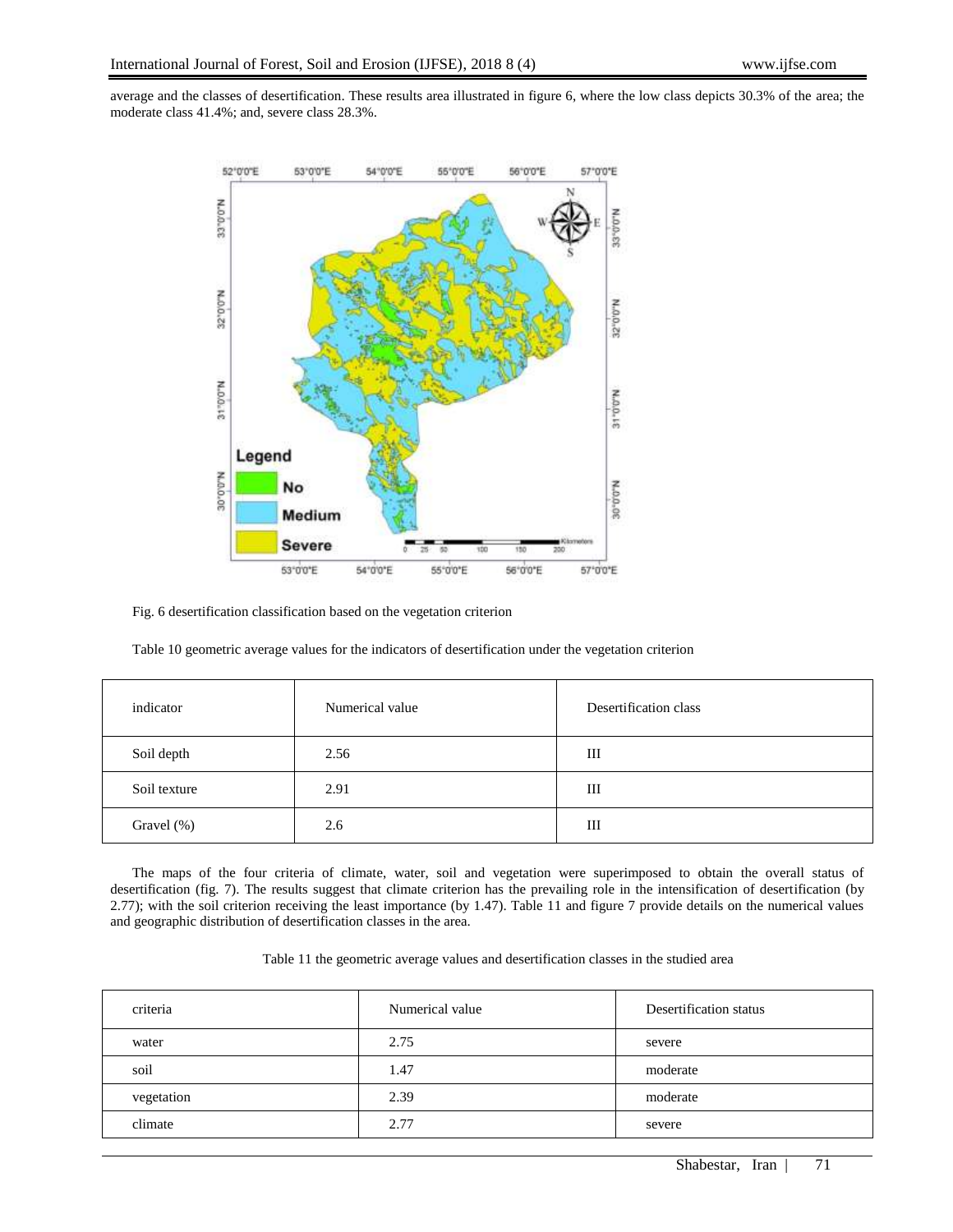

Fig. 7 status of desertification in the studied area



Fig. 8 the numerical values and geographic distribution of desertification classes in the area

# **Conclusion**

The results of the analysis of four criteria of desertification assessment, indicated that climate criterion with the score of 2.77 falls into the moderate class is the most significant determiner of desertificaiotn, which owes its importance to the role of the UTI index reciegin the score of 3.44. These findings agree with the results of Yang (2008), and Rahdari et al. (2014). The authors believe that the coastal deserts in the southeastern part of Iran are defined in terms of their climate. Yazd province is located in the central plateau of Iran and suffered moisture deficiency due to the distance to the source of moisture. On the other hand, the Zagros Mountains to the west and the Alburz Moutins to the north acts as the barrier and do not allow moist frontiers to enter the area. At the local scale, though, the Shirkouh Mountains further impede the entrance of the sources of moisture to the area. Other factors such as high